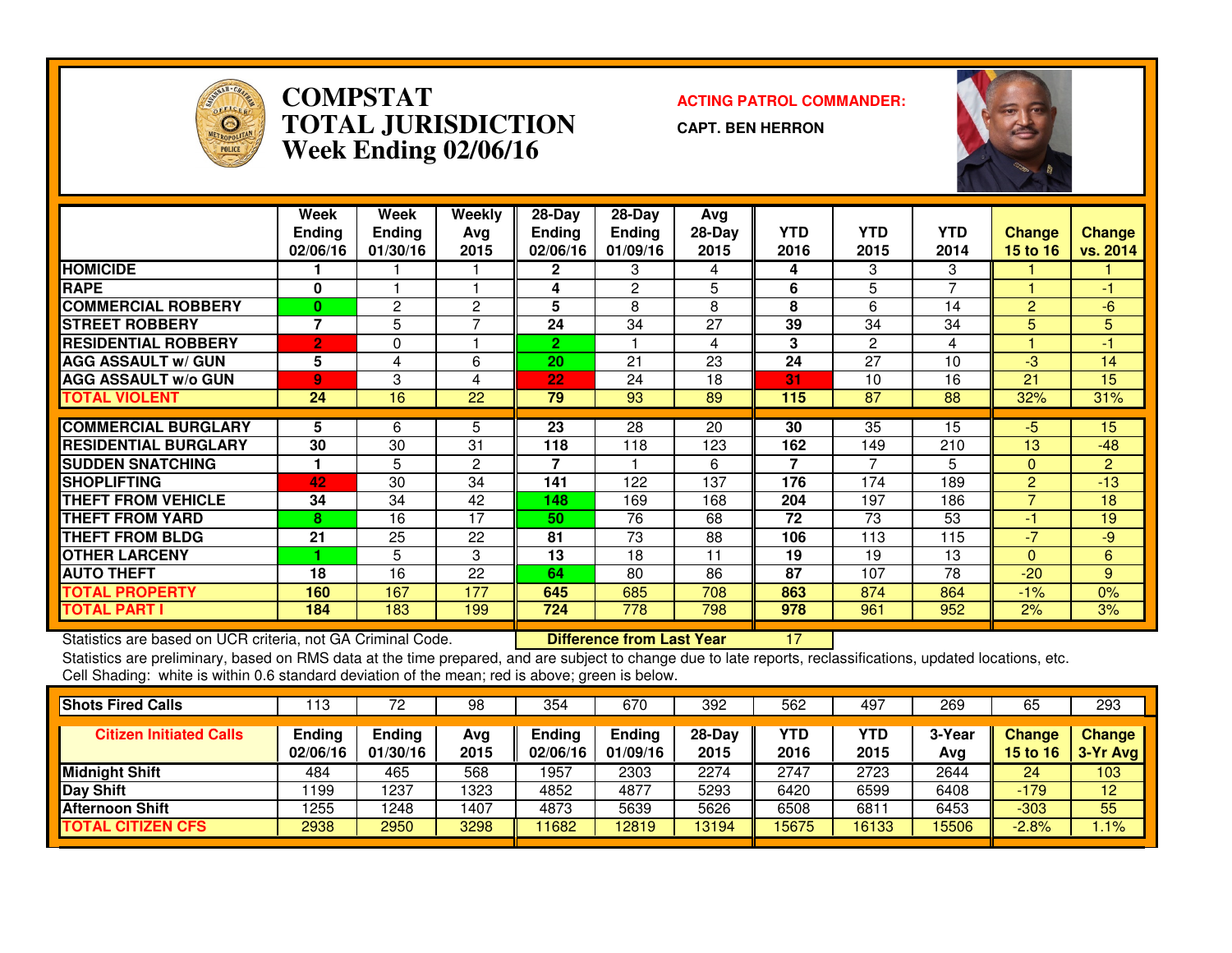

## **COMPSTAT PRECINCT COMMANDER: WEST CHATHAM PRECINCTWeek Ending 02/06/16**

**CAPT. CARL RAMEY**



|                             | Week          | Week           | <b>Weekly</b>  | 28-Day        | $28 - Day$    | Avg      |                |                 |                |                |                |
|-----------------------------|---------------|----------------|----------------|---------------|---------------|----------|----------------|-----------------|----------------|----------------|----------------|
|                             | <b>Ending</b> | <b>Ending</b>  | Avg            | <b>Ending</b> | <b>Ending</b> | $28-Day$ | <b>YTD</b>     | <b>YTD</b>      | <b>YTD</b>     | <b>Change</b>  | <b>Change</b>  |
|                             | 02/06/16      | 01/30/16       | 2015           | 02/06/16      | 01/09/16      | 2015     | 2016           | 2015            | 2014           | 15 to 16       | vs. 2014       |
| <b>HOMICIDE</b>             | 0             | 0              | $\Omega$       | 0             | 0             | 0        | $\mathbf 0$    | $\Omega$        | $\Omega$       | $\mathbf{0}$   | $\mathbf{0}$   |
| <b>RAPE</b>                 | $\bf{0}$      | $\Omega$       | $\Omega$       | 0             | $\Omega$      |          | $\mathbf{0}$   | $\mathbf{2}$    | $\mathbf{2}$   | $-2$           | $-2$           |
| <b>COMMERCIAL ROBBERY</b>   | 0             |                | $\Omega$       | 1             | 3             |          | $\overline{2}$ | $\mathbf{2}$    | 2              | $\Omega$       | $\overline{0}$ |
| <b>STREET ROBBERY</b>       | 0             |                |                |               | 3             | 2        | $\mathbf{2}$   | 4               | $\overline{c}$ | $-2$           | $\Omega$       |
| <b>RESIDENTIAL ROBBERY</b>  | 1             | 0              | $\Omega$       | 1             | ۴             |          | $\overline{2}$ | $\mathbf{2}$    | 2              | $\Omega$       | $\mathbf{0}$   |
| <b>AGG ASSAULT w/ GUN</b>   |               | $\Omega$       |                | 3             |               | 2        | 3              | 4               | 0              | $-1$           | 3              |
| <b>AGG ASSAULT w/o GUN</b>  | 3             | $\Omega$       |                | 5             | 3             | 3        | 6              | $\mathbf{2}$    |                | $\overline{4}$ | $\overline{5}$ |
| <b>TOTAL VIOLENT</b>        | 5             | $\overline{2}$ | 3              | 11            | 11            | 11       | 15             | $\overline{16}$ | 9              | $-6%$          | 67%            |
| <b>COMMERCIAL BURGLARY</b>  | 0             | 0              | 2              |               | 12            | 6        | 5              | 11              | 0              | -6             | 5.             |
| <b>RESIDENTIAL BURGLARY</b> | 8             | 8              | $\overline{7}$ | 34            | 25            | 27       | 41             | 26              | 33             | 15             | 8              |
| <b>SUDDEN SNATCHING</b>     | $\mathbf{0}$  |                | $\Omega$       | 1             | $\Omega$      | 0        |                |                 | $\Omega$       | $\Omega$       |                |
| <b>SHOPLIFTING</b>          | 7             | 4              | 4              | 19            | 12            | 16       | 19             | 21              | 25             | $-2$           | $-6$           |
| <b>THEFT FROM VEHICLE</b>   | 6             | 7              | 8              | 26            | 36            | 32       | 40             | 27              | 32             | 13             | 8              |
| <b>THEFT FROM YARD</b>      | $\mathbf{2}$  | 4              | 3              | 11            | 18            | 13       | 18             | 14              | 18             | $\overline{4}$ | $\mathbf{0}$   |
| <b>THEFT FROM BLDG</b>      |               | $\overline{ }$ | 4              | 14            | 15            | 16       | 22             | 20              | 17             | $\overline{2}$ | 5 <sup>1</sup> |
| <b>OTHER LARCENY</b>        | $\bf{0}$      | 2              |                | $\mathbf{2}$  | 5             | 2        | 3              | 8               | 2              | $-5$           |                |
| <b>AUTO THEFT</b>           | 4             | 0              | 5              | 8             | 17            | 20       | 9              | 23              | 13             | $-14$          | $-4$           |
| <b>TOTAL PROPERTY</b>       | 28            | 33             | 33             | 116           | 140           | 132      | 158            | 151             | 140            | 5%             | 13%            |
| <b>TOTAL PART I</b>         | 33            | 35             | 36             | 127           | 151           | 143      | 173            | 167             | 149            | 4%             | 16%            |

Statistics are based on UCR criteria, not GA Criminal Code. **Difference from Last Year** 

Statistics are based on UCR criteria, not GA Criminal Code. **Difference from Last Year Schoff** Collect Constitutions, updated locations, etc.<br>Statistics are preliminary, based on RMS data at the time prepared, and are subj Cell Shading: white is within 0.6 standard deviation of the mean; red is above; green is below.

| <b>Shots Fired Calls</b>       | 13                                |                                   |                       | 49                                  | 73                                    | 44                    | 72          | 62                 | 37                          | 10                               | 35                        |
|--------------------------------|-----------------------------------|-----------------------------------|-----------------------|-------------------------------------|---------------------------------------|-----------------------|-------------|--------------------|-----------------------------|----------------------------------|---------------------------|
| <b>Citizen Initiated Calls</b> | Week<br><b>Ending</b><br>02/06/16 | Week<br><b>Ending</b><br>01/30/16 | Weekly<br>Avg<br>2015 | 28-Day<br><b>Ending</b><br>02/06/16 | $28-Dav$<br><b>Ending</b><br>01/09/16 | Avg<br>28-Day<br>2015 | YTD<br>2016 | <b>YTD</b><br>2015 | <b>YTD</b><br>3-Year<br>Avg | <b>Change</b><br><b>15 to 16</b> | <b>Change</b><br>3-Yr Avg |
| <b>Midnight Shift</b>          | 103                               | 97                                | 114                   | 405                                 | 495                                   | 455                   | 582         | 527                | 539                         | 55                               | 43                        |
| <b>Day Shift</b>               | 274                               | 265                               | 282                   | 1063                                | 1102                                  | 1127                  | 1415        | 1412               | 1363                        |                                  | 52                        |
| <b>Afternoon Shift</b>         | 312                               | 226                               | 294                   | 1067                                | 1206                                  | 1177                  | 1425        | 1387               | 1349                        | 38                               | 76                        |
| <b>TOTAL CITIZEN CFS</b>       | 689                               | 689                               | 690                   | 2535                                | 2803                                  | 2758                  | 3422        | 3326               | 3251                        | 2.9%                             | 5.2%                      |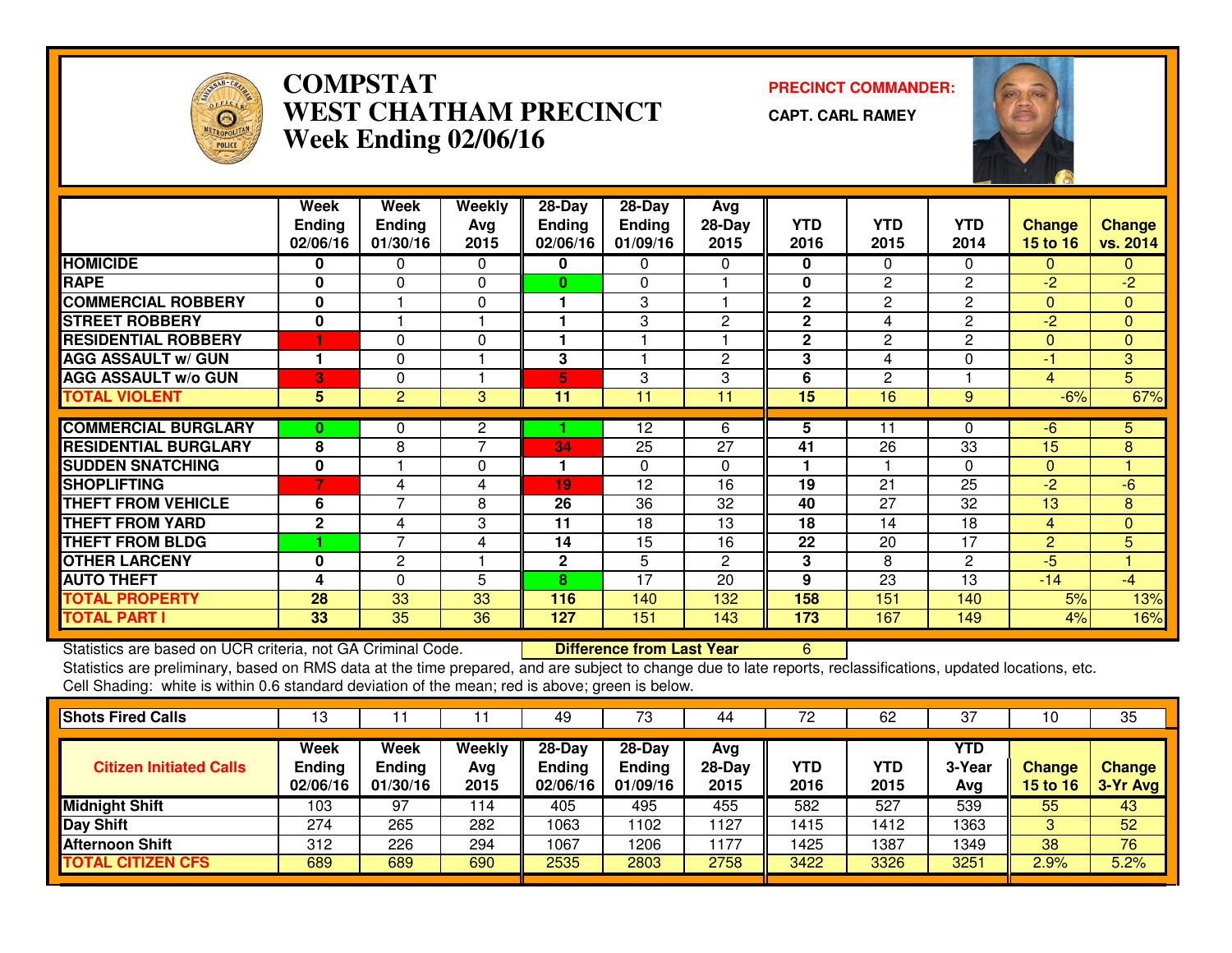

## **COMPSTAT ACTING PRECINCT COMMANDER: DOWNTOWN PRECINCTWeek Ending 02/06/16**

**LT. ANTHONY GALLO**



|                             | Week            | Week           | Weekly   | $28$ -Day     | $28$ -Day     | Avg      |                         |            |              |                 |               |
|-----------------------------|-----------------|----------------|----------|---------------|---------------|----------|-------------------------|------------|--------------|-----------------|---------------|
|                             | <b>Ending</b>   | <b>Ending</b>  | Avg      | <b>Ending</b> | <b>Ending</b> | $28-Day$ | <b>YTD</b>              | <b>YTD</b> | <b>YTD</b>   | <b>Change</b>   | <b>Change</b> |
|                             | 02/06/16        | 01/30/16       | 2015     | 02/06/16      | 01/09/16      | 2015     | 2016                    | 2015       | 2014         | <b>15 to 16</b> | vs. 2014      |
| <b>HOMICIDE</b>             | 0               | 0              | $\Omega$ | 0             |               |          |                         | $\Omega$   | $\Omega$     |                 |               |
| <b>RAPE</b>                 | 0               |                | $\Omega$ |               | 0             |          |                         |            |              | $\Omega$        | 0             |
| <b>COMMERCIAL ROBBERY</b>   | $\bf{0}$        |                | $\Omega$ | 2             |               |          | $\mathbf{2}$            | 2          | 2            | $\Omega$        | 0             |
| <b>STREET ROBBERY</b>       |                 | 2              | 2        | 6             | 17            | 9        | 17                      | 12         | 6            | 5.              | 11            |
| <b>RESIDENTIAL ROBBERY</b>  | 0               | 0              | $\Omega$ | 0             | $\Omega$      |          | 0                       | $\Omega$   | $\Omega$     | $\Omega$        | $\mathbf{0}$  |
| <b>AGG ASSAULT w/ GUN</b>   |                 |                |          | 5             | 8             | 4        | $\overline{\mathbf{z}}$ | 6          | 2            |                 | 5             |
| <b>AGG ASSAULT w/o GUN</b>  | $\overline{2}$  | 0              |          | 3             | 4             | 4        | 5                       | 2          | 6            | 3               | $-1$          |
| <b>TOTAL VIOLENT</b>        | 4               | 5              | 5        | 17            | 31            | 21       | 33                      | 23         | 17           | 43%             | 94%           |
|                             |                 |                |          |               |               |          |                         |            |              |                 |               |
| <b>COMMERCIAL BURGLARY</b>  |                 |                |          | 3             |               | 2        | 3                       | 3          | 3            | 0               | $\mathbf{0}$  |
| <b>RESIDENTIAL BURGLARY</b> |                 |                | 3        | 13            | 13            | 11       | 18                      | 16         | 13           | $\overline{2}$  | 5             |
| <b>SUDDEN SNATCHING</b>     | $\bf{0}$        | 4              |          | 5             | $\mathbf{0}$  | 3        | 5                       | 5          | $\mathbf{2}$ | $\Omega$        | 3             |
| <b>SHOPLIFTING</b>          | з               | 4              | 5        | 18            | 7             | 19       | 22                      | 21         | 35           | и               | $-13$         |
| <b>THEFT FROM VEHICLE</b>   | 9               | 8              | 8        | 36            | 40            | 32       | 46                      | 36         | 29           | 10 <sup>1</sup> | 17            |
| <b>THEFT FROM YARD</b>      |                 | 4              | 4        | 15            | 13            | 17       | 21                      | 14         | 7            |                 | 14            |
| <b>THEFT FROM BLDG</b>      | 8               | 4              | 4        | 17            | 19            | 18       | 22                      | 21         | 29           | и               | $-7$          |
| <b>OTHER LARCENY</b>        | 1               |                | $\Omega$ | 3             | 2             | 2        | 5                       |            | $\Omega$     | 4               | 5             |
| <b>AUTO THEFT</b>           | 4               | $\overline{ }$ | 4        | 15            | 13            | 16       | 19                      | 18         | 11           |                 | 8             |
| <b>TOTAL PROPERTY</b>       | 28              | 34             | 30       | 125           | 108           | 119      | 161                     | 135        | 129          | 19%             | 25%           |
| <b>TOTAL PART I</b>         | 32 <sub>2</sub> | 39             | 35       | 142           | 139           | 139      | 194                     | 158        | 146          | 23%             | 33%           |

Statistics are based on UCR criteria, not GA Criminal Code. **Difference from Last Year** 

Statistics are based on UCR criteria, not GA Criminal Code. **Difference from Last Year Net archicat Con**dications, updated locations, etc.<br>Statistics are preliminary, based on RMS data at the time prepared, and are subject Cell Shading: white is within 0.6 standard deviation of the mean; red is above; green is below.

| 19                                | 13                                       | 16                    | 64                                    | 132                            | 66                    | '03         | 63                 | 50                          | 40                               | 53                        |
|-----------------------------------|------------------------------------------|-----------------------|---------------------------------------|--------------------------------|-----------------------|-------------|--------------------|-----------------------------|----------------------------------|---------------------------|
| Week<br><b>Ending</b><br>02/06/16 | <b>Week</b><br><b>Ending</b><br>01/30/16 | Weekly<br>Avg<br>2015 | $28-Day$<br><b>Ending</b><br>02/06/16 | $28-Day$<br>Ending<br>01/09/16 | Avg<br>28-Day<br>2015 | YTD<br>2016 | <b>YTD</b><br>2015 | <b>YTD</b><br>3-Year<br>Avg | <b>Change</b><br><b>15 to 16</b> | <b>Change</b><br>3-Yr Avg |
| 90                                | 106                                      | 121                   | 403                                   | 466                            | 484                   | 571         | 537                | 543                         | 34                               | 28                        |
| 184                               | 183                                      | 233                   | 769                                   | 783                            | 931                   | 1032        | 112                | 1054                        | $-80$                            | $-22$                     |
| 179                               | 221                                      | 252                   | 800                                   | 916                            | 1010                  | 1072        | 173                | 1087                        | $-101$                           | $-15$                     |
| 453                               | 510                                      | 606                   | 1972                                  | 2165                           | 2425                  | 2675        | 2822               | 2684                        | $-5.2%$                          | $-0.3%$                   |
|                                   |                                          |                       |                                       |                                |                       |             |                    |                             |                                  |                           |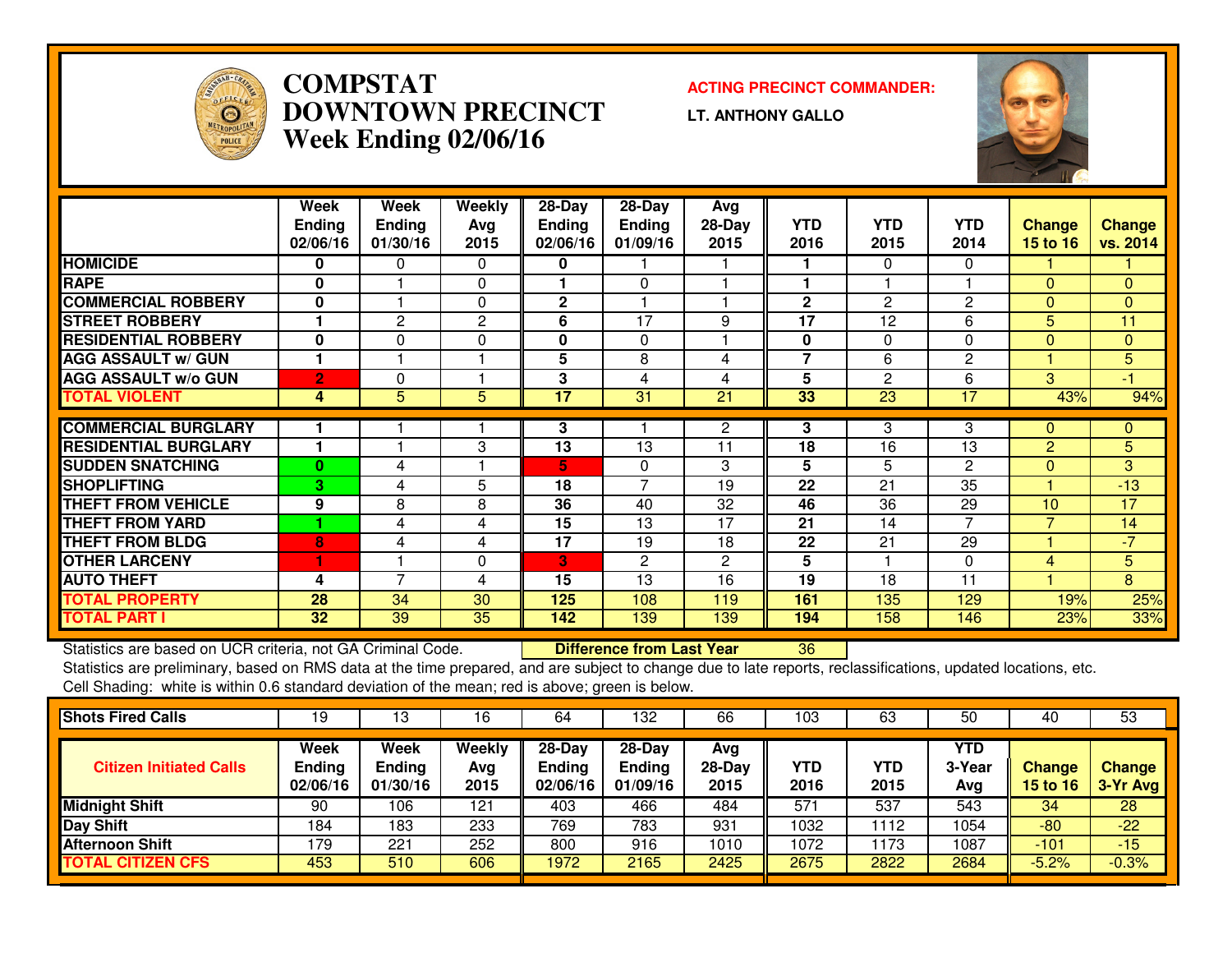

# **COMPSTAT PRECINCT COMMANDER: CENTRAL PRECINCT CAPT. CHARLES HALLWeek Ending 02/06/16**



|                             | Week           | Week           | <b>Weekly</b>  | 28-Day        | 28-Day         | Avg      |                |                 |                 |                 |                 |
|-----------------------------|----------------|----------------|----------------|---------------|----------------|----------|----------------|-----------------|-----------------|-----------------|-----------------|
|                             | <b>Ending</b>  | <b>Ending</b>  | Avg            | <b>Ending</b> | <b>Ending</b>  | $28-Day$ | <b>YTD</b>     | <b>YTD</b>      | YTD             | <b>Change</b>   | <b>Change</b>   |
|                             | 02/06/16       | 01/30/16       | 2015           | 02/06/16      | 01/09/16       | 2015     | 2016           | 2015            | 2014            | <b>15 to 16</b> | vs. 2014        |
| <b>HOMICIDE</b>             |                | 0              | $\Omega$       |               | 2              |          | $\mathbf{2}$   |                 | 3               |                 | -1.             |
| <b>RAPE</b>                 | 0              | 0              | 0              |               |                |          | $\mathbf{2}$   |                 | $\mathbf{2}$    |                 | $\mathbf{0}$    |
| <b>COMMERCIAL ROBBERY</b>   | 0              | $\Omega$       | 0              | 0             |                |          | 0              |                 | 4               | -1              | $-4$            |
| <b>STREET ROBBERY</b>       | $\mathbf{2}$   |                | 2              | 8             | 8              | 8        | 8              | 9               | 12              | -1              | $-4$            |
| <b>RESIDENTIAL ROBBERY</b>  |                | $\Omega$       | $\mathbf{0}$   | 1             | 0              |          | ٠              | $\Omega$        | $\Omega$        |                 |                 |
| <b>AGG ASSAULT w/ GUN</b>   |                | $\Omega$       | $\overline{2}$ | 3             | 7              | 8        | 5              | 10              | 6               | $-5$            | $-1$            |
| <b>AGG ASSAULT w/o GUN</b>  | $\overline{2}$ | $\overline{c}$ |                | 5             | $\overline{7}$ | 5        | $\overline{7}$ | 3               | $\overline{c}$  | 4               | 5               |
| <b>TOTAL VIOLENT</b>        | 7              | 3              | 6              | 19            | 26             | 25       | 25             | $\overline{25}$ | $\overline{29}$ | 0%              | $-14%$          |
| <b>COMMERCIAL BURGLARY</b>  | 3              | 2              |                | 12            | 10             | 6.       | 14             |                 | $\mathbf{2}$    |                 | 12 <sup>2</sup> |
| <b>RESIDENTIAL BURGLARY</b> | 6              | 3              | 8              | 20            | 26             | 31       | 31             | 40              | 78              | $-9$            | $-47$           |
|                             |                |                |                |               |                |          |                |                 |                 |                 |                 |
| <b>SUDDEN SNATCHING</b>     |                | $\Omega$       | $\Omega$       | 1             | $\Omega$       |          |                |                 | $\mathbf{0}$    | $\Omega$        |                 |
| <b>SHOPLIFTING</b>          | 3              | 3              | $\overline{2}$ | 15            | 5              | 8        | 17             | 5               | $\overline{ }$  | 12              | 10              |
| <b>THEFT FROM VEHICLE</b>   | 6              | 12             | 11             | 40            | 25             | 43       | 48             | 67              | 35              | $-19$           | 13              |
| <b>THEFT FROM YARD</b>      | 3              | 3              | 4              | 9             | 23             | 16       | 12             | 21              | 14              | -9              | $-2$            |
| <b>THEFT FROM BLDG</b>      | 5              | 8              | 4              | 22            | 12             | 17       | 24             | 28              | 17              | $-4$            | $\overline{7}$  |
| <b>OTHER LARCENY</b>        | $\bf{0}$       | 0              |                | 2             | 5              | 3        | $\mathbf{2}$   | 6               | $\Omega$        | $-4$            | $\overline{2}$  |
| <b>AUTO THEFT</b>           | $\overline{2}$ | 5              | 5              | 11            | 29             | 21       | 24             | 29              | 36              | $-5$            | $-12$           |
| <b>TOTAL PROPERTY</b>       | 29             | 36             | 36             | 132           | 135            | 146      | 173            | 204             | 189             | $-15%$          | $-8%$           |
| <b>TOTAL PART I</b>         | 36             | 39             | 43             | 151           | 161            | 171      | 198            | 229             | 218             | $-14%$          | $-9%$           |

Statistics are based on UCR criteria, not GA Criminal Code. **Difference from Last Year** Statistics are based on UCR criteria, not GA Criminal Code. **Difference from Last Year Fichoff Last Statistics** are preliminary, based on RMS data at the time prepared, and are subject to change due to late reports, reclas Cell Shading: white is within 0.6 standard deviation of the mean; red is above; green is below.

| <b>Shots Fired Calls</b>       | 32                                | 30                                | 37                    | 128                                 | 235                                   | $14-$                    | 205         | 216                | 78                   |                                  | 127                       |
|--------------------------------|-----------------------------------|-----------------------------------|-----------------------|-------------------------------------|---------------------------------------|--------------------------|-------------|--------------------|----------------------|----------------------------------|---------------------------|
| <b>Citizen Initiated Calls</b> | Week<br><b>Ending</b><br>02/06/16 | Week<br><b>Ending</b><br>01/30/16 | Weekly<br>Avg<br>2015 | 28-Day<br><b>Ending</b><br>02/06/16 | $28-Dav$<br><b>Ending</b><br>01/09/16 | Avg<br>$28$ -Day<br>2015 | YTD<br>2016 | <b>YTD</b><br>2015 | YTD<br>3-Year<br>Avg | <b>Change</b><br><b>15 to 16</b> | <b>Change</b><br>3-Yr Avg |
| <b>Midnight Shift</b>          | 103                               | 99                                | 126                   | 444                                 | 499                                   | 503                      | 629         | 645                | 594                  | $-16$                            | 35                        |
| Day Shift                      | 278                               | 247                               | 271                   | 1015                                | 955                                   | 1085                     | 1319        | 1394               | 1333                 | $-75$                            | $-14$                     |
| <b>Afternoon Shift</b>         | 257                               | 274                               | 294                   | 1036                                | 166                                   | 1176                     | 1372        | 1457               | 1352                 | $-85$                            | 20                        |
| <b>TOTAL CITIZEN CFS</b>       | 638                               | 620                               | 691                   | 2495                                | 2620                                  | 2764                     | 3320        | 3496               | 3279                 | $-5.0%$                          | $1.2\%$                   |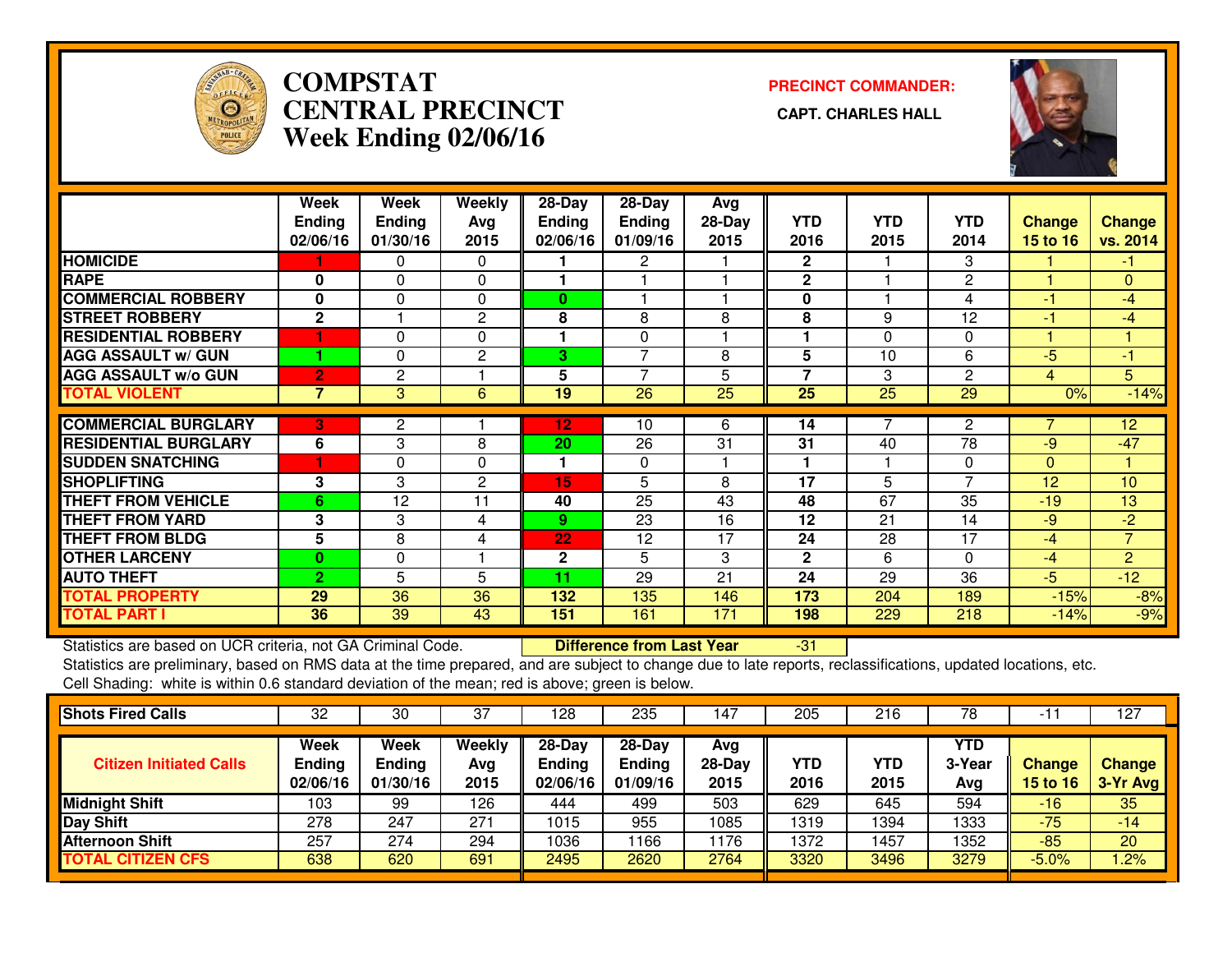

### **COMPSTAT PRECINCT COMMANDER: SOUTHSIDE PRECINCT CAPT. TERRY SHOOPWeek Ending 02/06/16**



|                             | Week<br><b>Ending</b><br>02/06/16 | Week<br><b>Ending</b><br>01/30/16 | Weekly<br>Avg<br>2015 | $28-Day$<br><b>Ending</b><br>02/06/16 | $28-Day$<br>Ending<br>01/09/16 | Avg<br>28-Day<br>2015 | <b>YTD</b><br>2016 | <b>YTD</b><br>2015 | <b>YTD</b><br>2014 | <b>Change</b><br>15 to $16$ | <b>Change</b><br>vs. 2014 |
|-----------------------------|-----------------------------------|-----------------------------------|-----------------------|---------------------------------------|--------------------------------|-----------------------|--------------------|--------------------|--------------------|-----------------------------|---------------------------|
| <b>HOMICIDE</b>             | 0                                 |                                   | $\Omega$              |                                       | 0                              |                       |                    | 0                  | $\Omega$           |                             |                           |
| <b>RAPE</b>                 | 0                                 | 0                                 | 0                     | 2                                     |                                |                       | 3                  | 0                  |                    | 3.                          | $\overline{2}$            |
| <b>COMMERCIAL ROBBERY</b>   | 0                                 | $\Omega$                          | 0                     |                                       | 3                              | 2                     | 3                  | 0                  | 4                  | 3                           | -1                        |
| <b>STREET ROBBERY</b>       | $\overline{2}$                    |                                   |                       | 4                                     | 4                              | 3                     | 6                  | 3                  | 8                  | 3                           | $-2$                      |
| <b>RESIDENTIAL ROBBERY</b>  | $\bf{0}$                          | 0                                 | 0                     | 0                                     | $\Omega$                       |                       | 0                  | 0                  | 2                  | $\Omega$                    | $-2$                      |
| <b>AGG ASSAULT w/ GUN</b>   | $\bf{0}$                          | 0                                 |                       |                                       | 2                              | $\overline{2}$        |                    | 3                  | $\Omega$           | $-2$                        |                           |
| <b>AGG ASSAULT w/o GUN</b>  |                                   |                                   |                       | 2                                     | $\overline{2}$                 | $\overline{2}$        | 4                  | 3                  |                    |                             | 3                         |
| <b>TOTAL VIOLENT</b>        | 3                                 | 3                                 | 3                     | 11                                    | 12                             | 12                    | 18                 | 9                  | 16                 | 100%                        | 13%                       |
| <b>COMMERCIAL BURGLARY</b>  | 0                                 |                                   |                       | $\mathbf{2}$                          | 0                              | 4                     | $\mathbf{2}$       | 11                 | 6                  | $-9$                        | $-4$                      |
| <b>RESIDENTIAL BURGLARY</b> |                                   |                                   |                       | 14                                    | $\overline{22}$                | 24                    | $\overline{23}$    | 34                 | $\overline{35}$    | $-11$                       |                           |
|                             | 3                                 | 5                                 | 6                     |                                       |                                |                       |                    |                    |                    |                             | $-12$                     |
| <b>SUDDEN SNATCHING</b>     | $\bf{0}$                          | 0                                 | 0                     | 0                                     | $\Omega$                       |                       | 0                  | $\Omega$           | $\Omega$           | $\Omega$                    | $\mathbf{0}$              |
| <b>SHOPLIFTING</b>          | 22                                | 15                                | 15                    | 60                                    | 66                             | 59                    | 76                 | 62                 | 70                 | 14                          | 6                         |
| <b>THEFT FROM VEHICLE</b>   | 4                                 | 3                                 | 8                     | 19                                    | 32                             | 32                    | 28                 | 36                 | 48                 | $-8$                        | $-20$                     |
| <b>THEFT FROM YARD</b>      |                                   | 4                                 | 2                     | 8                                     | 8                              | 10                    | 9                  | 13                 | 10                 | $-4$                        | -1                        |
| <b>THEFT FROM BLDG</b>      |                                   |                                   | 5                     | 8                                     | 14                             | 19                    | 13                 | 16                 | 20                 | $-3$                        | $-7$                      |
| <b>OTHER LARCENY</b>        | $\mathbf 0$                       | 0                                 | 0                     |                                       |                                | $\overline{2}$        |                    | $\overline{c}$     | 7                  | -1                          | $-6$                      |
| <b>AUTO THEFT</b>           | 6                                 | 3                                 | 4                     | 18                                    | 10                             | 15                    | 21                 | 19                 | 10                 | $\overline{2}$              | 11                        |
| <b>TOTAL PROPERTY</b>       | 37                                | 32                                | 41                    | 130                                   | 153                            | 165                   | 173                | 193                | 206                | $-10%$                      | $-16%$                    |
| <b>TOTAL PART I</b>         | 40                                | 35                                | 44                    | 141                                   | 165                            | 177                   | 191                | 202                | 222                | $-5%$                       | $-14%$                    |

Statistics are based on UCR criteria, not GA Criminal Code. **Difference from Last Year** 

Statistics are based on UCR criteria, not GA Criminal Code. **Difference from Last Year [11] [10]**<br>Statistics are preliminary, based on RMS data at the time prepared, and are subject to change due to late reports, reclassif Cell Shading: white is within 0.6 standard deviation of the mean; red is above; green is below.

|                                   |                                   | 10                    | 32                                    | 75                                    | 40                      | 46          | 68          | 30                   | -22                       | 16                          |
|-----------------------------------|-----------------------------------|-----------------------|---------------------------------------|---------------------------------------|-------------------------|-------------|-------------|----------------------|---------------------------|-----------------------------|
| Week<br><b>Ending</b><br>02/06/16 | Week<br><b>Ending</b><br>01/30/16 | Weekly<br>Avg<br>2015 | $28-Dav$<br><b>Ending</b><br>02/06/16 | $28-Dav$<br><b>Ending</b><br>01/09/16 | Avg<br>$28-Day$<br>2015 | YTD<br>2016 | YTD<br>2015 | YTD<br>3-Year<br>Avg | <b>Change</b><br>15 to 16 | <b>Change</b><br>$3-Yr$ Avg |
| 99                                | 64                                | 100                   | 325                                   | 405                                   | 399                     | 457         | 519         | 474                  | $-62$                     | $-17$                       |
| 245                               | 262                               | 273                   | 1032                                  | 1020                                  | 1090                    | 1359        | 1407        | 1333                 | -48                       | 26                          |
| 240                               | 243                               | 269                   | 926                                   | l 125                                 | 1077                    | 1240        | 1375        | 1274                 | $-135$                    | $-34$                       |
| 584                               | 569                               | 641                   | 2283                                  | 2550                                  | 2566                    | 3056        | 3301        | 3081                 | $-7.4\%$                  | $-0.8%$                     |
|                                   |                                   |                       |                                       |                                       |                         |             |             |                      |                           |                             |